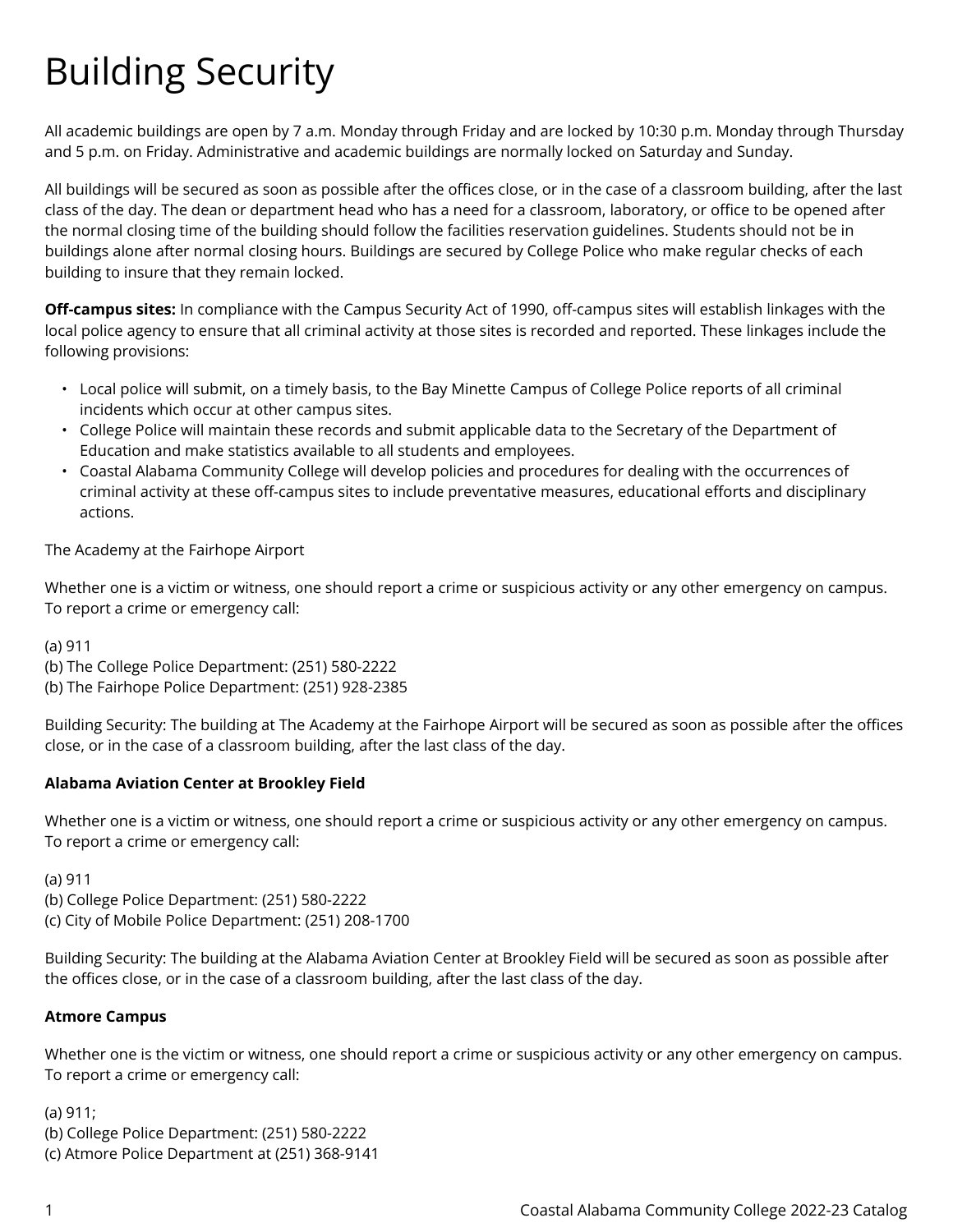Building Security: The buildings at the Atmore Campus will be secured as soon as possible after the office closes or after the last class of the day.

## **Brewton Campus**

Whether one is the victim or witness, one should report a crime or suspicious activity or any other emergency on campus. To report a crime or emergency call:

(a) 911

(b) College Police Department: (251) 202-1250 (c) Brewton Police Department at (251) 867-3212

Building Security: The buildings at the Brewton Campus will be secured as soon as possible after the office closes or after the last class of the day.

## **Fairhope Campus**

Whether one is a victim or witness, one should report a crime or suspicious activity or any other emergency on campus. To report a crime or emergency call:

(a) 911

(b) College Police Department: (251) 202-1238 (c) Fairhope Police Department: (251) 928-2385

Building Security: All buildings on the Fairhope Campus will be secured as soon as possible after the offices close, or in the case of a classroom building, after the last class of the day.

### **Gilbertown Campus**

Whether one is the victim or witness, one should report a crime or suspicious activity or any other emergency on campus. To report a crime or emergency call:

(a) 911

(b) College Police Department: (251) 580-2222 (c) Gilbertown Police Department: (251) 843-2766

Building Security: The buildings at the Gilbertown Campus will be secured as soon as possible after the office closes or after the last class of the day.

## **Gulf Shores Campus**

Whether one is the victim or witness, one should report a crime or suspicious activity or any other emergency on campus. To report a crime or emergency call:

(a) 911

(b) College Police Department: (251) 580-2222

(c) Gulf Shores Police Department: (251) 968-2431

Building Security: The buildings at the Gulf Shores Campus will be secured as soon as possible after the office closes or after the last class of the day.

## **Jackson Center**

Whether one is the victim or witness, one should report a crime or suspicious activity or any other emergency on campus. To report a crime or emergency call: